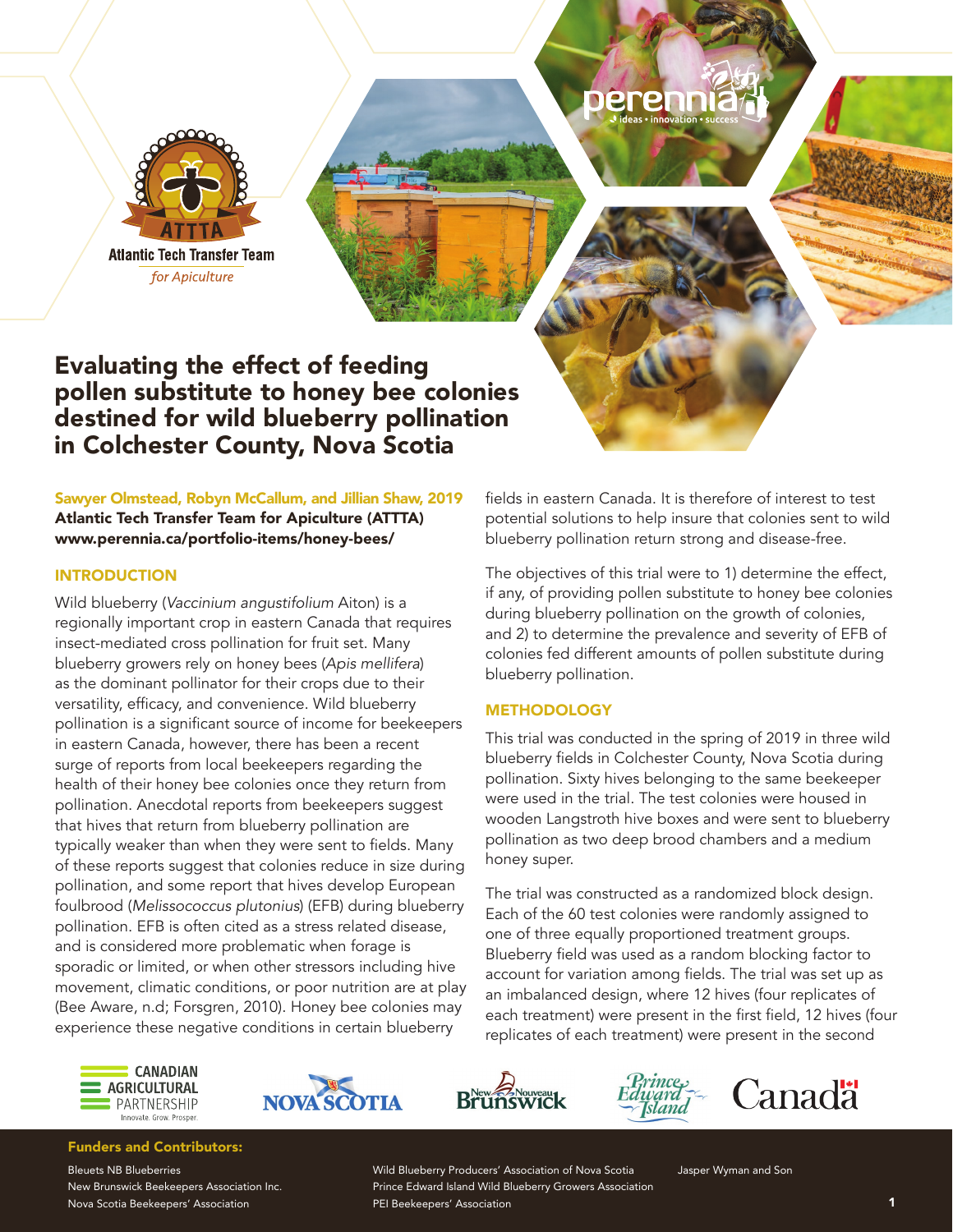field, and 36 hives (12 replicates of each treatment) were present in the third field. The imbalance of the design was due to the different sizes of blueberry fields since hives were stocked in each field at approximately two hives per acre.

On the evening of 3 June 2019, the host beekeeper delivered hives to the blueberry fields for pollination. On 4 June 2019, the initial colony strength assessments were conducted by counting the seams of bees in each hive (Nasr et al., 1990). At the same time, three frames of brood in each colony in the top brood chamber were observed for the presence of EFB, and rated based on the severity observed (low: 1-4 infected larvae per brood frame, moderate: 5-9 infected larvae per brood frame, high: 10+ infected larvae per brood frame). The frames that were observed for the trial were marked with an 'X' using a permanent marker so that the same three frames could be examined again at the end of pollination, and three weeks post-pollination. After the colony assessment, colonies either received no pollen patty which served as the control, 1 lb of pollen patty, or 2 lb of pollen patty. For colonies receiving pollen patty, the patty was placed on the top of the second brood chamber and below the honey super. The pollen patty brand used in this trial was Ultra Bee™ (Mann Lake Ltd., Minnesota) due to its wide spread use in Maritime beekeeping operations, representing a "standard" pollen substitute.

During blueberry pollination, bottom mount pollen traps (Pollen Depot, Port Hope, Ontario) were deployed on colonies in each treatment group in each field to determine if the amount of pollen and the percentage of blueberry pollen collected per treatment varied among treatments. Pollen traps were deployed on 17 June 2019 for 24h. On 18 June 2019, the pollen traps were removed from the colonies, and the pollen was collected, cleaned and stored in a -18ºC freezer. Pollen analysis will take place during the winter and ATTTA will share results once completed.

Just before the hives were removed from the fields at the end of pollination on 19 June 2019, final seam counts were conducted and the three frames that were previously marked were assessed for the presence and severity of EFB infection. With the exception of a few hives, hives that were fed either 1lb or 2lb of pollen patty had consumed all that was fed during pollination. Any hives that swarmed or became queenless during pollination were removed from the trial (one in control, two in 2lb group).

Approximately three weeks after hives were removed from the blueberry fields and placed in summer bee pasture (11 July 2019), colonies were further assessed for presence and severity of EFB. Colony growth was not assessed at this time due to the host beekeeper splitting hives immediately after blueberry pollination. The frames marked for EFB inspection were not removed from the parent colonies

when hives were split after blueberry pollination.

Colony strength data were analysed using a general linear model in Minitab 18 (Minitab, 2018) using treatment as a fixed factor, and blueberry field as a random blocking factor. The prevalence of EFB was calculated by dividing the number of hives that displayed EFB symptoms by the number of hives in the treatment group, and multiplied by 100.

#### RESULTS

There was no significant difference in the growth of colonies that were fed 2lb of patty (mean = 5.83 seams, SEM =  $0.63$ , range =  $-0.17 - 9.69$  seams, n = 18), 1lb of patty (mean =  $4.38$  seams, SEM =  $0.79$ , range =  $-2.00 -$ 7.23 seams,  $n = 20$ , or control colonies that were given no pollen patty (mean = 4.34, SEM = 0.57, range = 1.00 – 9.36 seams,  $n = 19$ ) during the blueberry pollination period  $(F2,52 = 0.63, P = 0.537)$  (Figure 1).



Figure 1: Mean honey bee colony growth during blueberry pollination in Colchester County, Nova Scotia, 2019 among groups fed 0, 1, or 2lbs of pollen. Error bars represent standard error.

At the onset of the trial, none of the hives were observed to have visual symptoms of EFB infection. By the end of pollination, there were only 2 out of 57 hives (3.5%) that displayed any symptoms of EFB, both with a low severity rating (1-4 infected larvae per brood frame) (Figure 2). One of these hives was in the control group, and the other was in the 2lb treatment group. Three weeks after blueberry pollination, additional hives displayed EFB symptoms, and the level of severity was much higher. Three weeks postpollination, 4 out of 57 hives (7.0%) displayed symptoms of EFB with a high severity level (10+ infected larvae per brood frame) (Figure 2). Of the hives that were observed with EFB symptoms 3 weeks post-pollination, three of the hives were from the control treatment group (15.7%), and one hive was observed in the 2lb treatment group (5.5 %).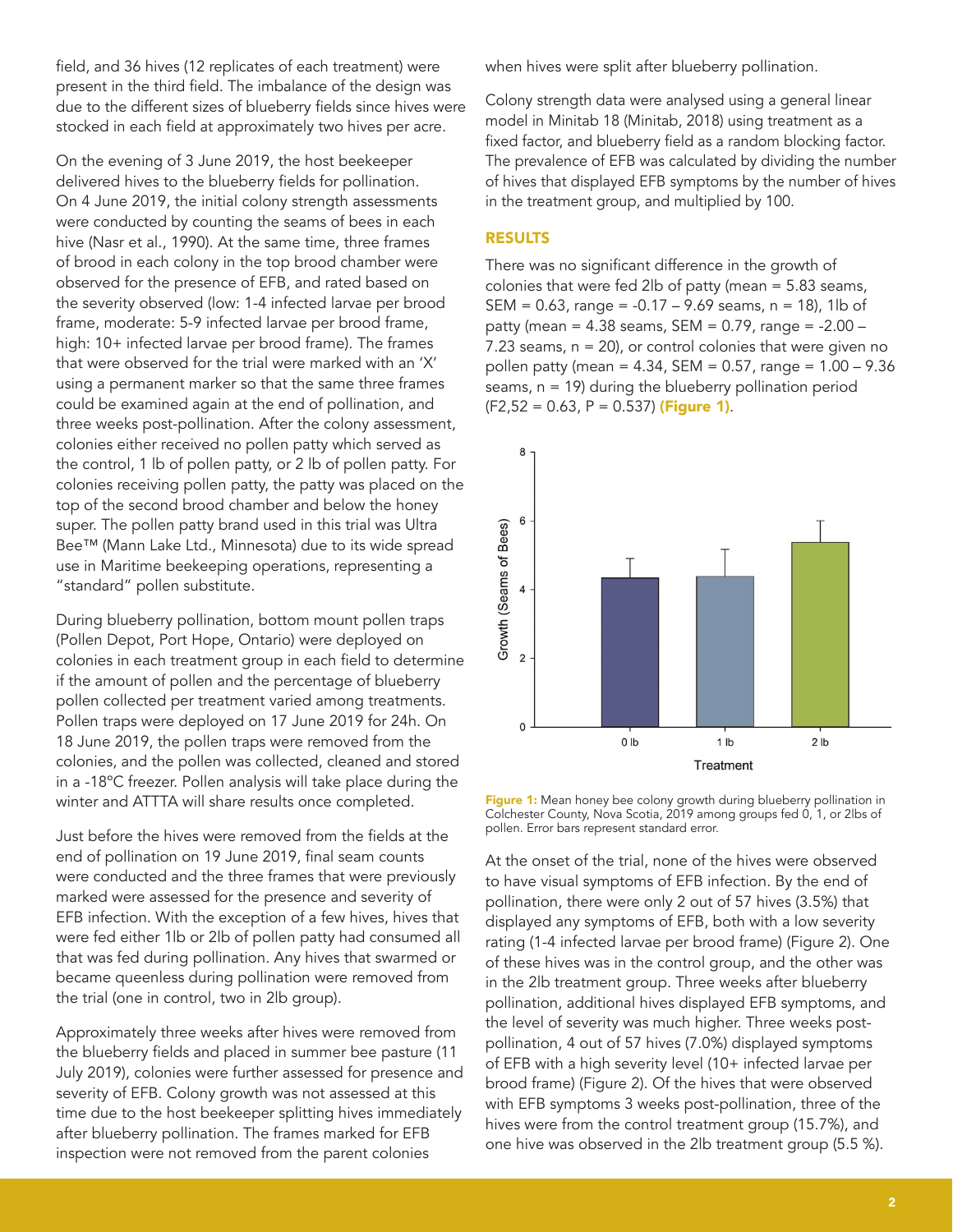

Figure 2: European Foulbrood prevalence and severity rating of honey bee colonies pre-pollination, post-pollination and three weeks postpollination in Colchester County, Nova Scotia, 2019.

#### **DISCUSSION**

This trial aimed to evaluate the effect of feeding pollen substitute to honey bee colonies on the growth of colonies and the prevalence and severity of EFB. Our data show that feeding pollen substitute to colonies during blueberry pollination did not influence colony size and did not have an appreciable impact on reducing the prevalence and severity of EFB either post-pollination or three weeks postpollination.

Although these results suggest that there is no economic benefit of sending bees to blueberries with pollen patty with respect to colony growth, beekeepers should be aware that surrounding floral resources and weather can impact colony growth and therefore beekeepers must make management decisions based on a variety of factors. The results of this trial are based off of one year of observation. Weather and floral resource availability can vary from year to year, and therefore we intend to repeat the trial over multiple years to try to obtain a greater understanding of the effect of feeding pollen substitute during multiple blueberry pollination seasons. For example, wild blueberry pollination in 2019 was completed in a relatively short time frame compared to other years. The pollination period lasted 16 days for this trial while in some years, pollination can last 21-24 days, depending on weather conditions. The weather in 2019 was favorable for foraging activity for most of the days that the hives were in pollination. In other years, poor weather during pollination can result in bees remaining inside hives, limiting foraging activity. In cold wet years, pollen substitute may give hives an added advantage of protein inside the hive so they can continually rear brood during times of poor weather. The blueberry fields that were used in this trial were coincidentally located in areas with a variety of alternative forage (apples, cherries, dandelion, etc.) surrounding the fields, giving bees sources of attractive, nutritious pollen to balance the incomplete diet gathered from blueberry pollen (Colwell et al., 2017). Furthermore, the cold wet start to spring in 2019 resulted in a delay in bloom of many flowers, and therefore the bloom of many alternative flowers coincided with blueberry bloom for this particular season. This meant that the bees had access to many other sources of nectar and pollen to collect along with blueberry pollen. These factors may explain why there was no apparent benefit of colony growth during pollination. At the end of the trial, the host beekeeper had to split colonies right away to attempt to prevent swarming. Despite being fed pollen sub or not, hives in the trial grew very well during the short pollination period this season. The trend commonly reported by beekeepers that hives do not grow, or reduce in size during pollination, was not observed during this trial. This may be a result of optimal foraging conditions during pollination, or due to the abundance of alternative forage surrounding the blueberry fields used in the trial. The host beekeeper sent hives to pollination meeting or exceeding the recommended pollination standard for Nova Scotia (Nova Scotia Beekeepers Association, 2012). If hives do not meet or exceed this standard, they may require additional resources such as pollen patty in order to reduce the potential negative effects during blueberry pollination. It is possible that if hives were sent below the pollination standard, there may have been a positive effect of feeding pollen patty (e.g. colonies had a greater need for pollen, and responded as such). Furthermore, weaker hives may have a higher occurrence of EFB post-pollination and three weeks post-pollination due to stress associated with pollination.

During this trial we did not notice many hives that were infected with EFB. Immediately after pollination, only 2 hives out of 57 were found with any EFB symptoms, both of which were not severe (1-4 infected larvae per brood frame). Interestingly, we did notice more EFB once the hives were placed in summer pasture three weeks after blueberry pollination, and the level of severity was much higher (10+ infected larvae per brood frame). During the three week post-pollination period, two additional hives that were from the control group were found with high levels of EFB. However, only 4 hives out of 57 hives total were found with any level of EFB three weeks postpollination. All of the hives that contracted EFB during pollination or after pollination were from the same blueberry field, and all of the hives with EFB also showed signs of a moderate level chalkbrood infection as well. The data from this trial suggest that there may be a benefit of adding pollen patty to hives for blueberry pollination to